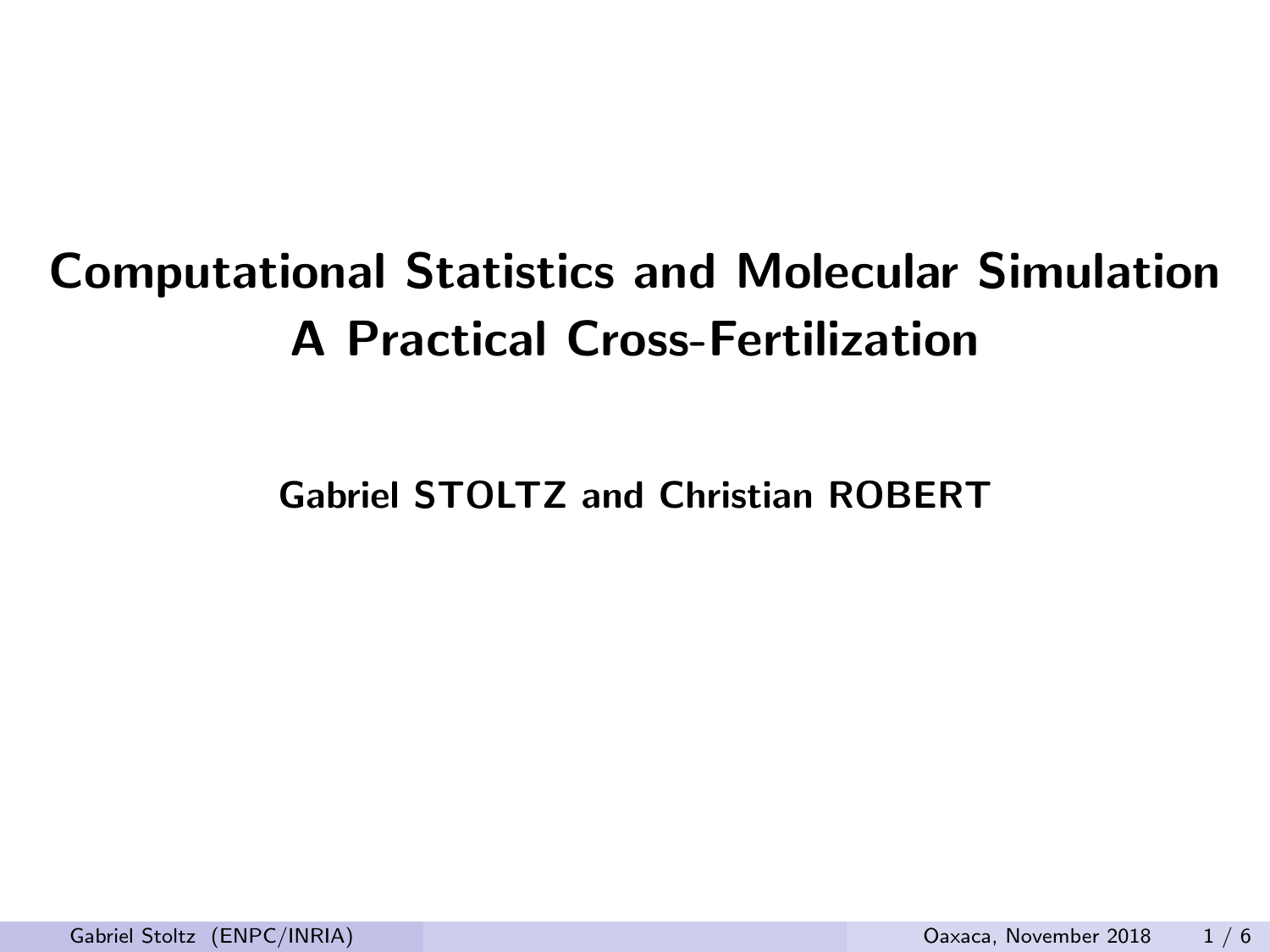### Aim and organization of the week

### • Trying to mix two communities...

- who have been discussing a lot in the past (Metropolis)
- **o** discussed less in the recent times... (HMC, MALA)
- nowadays discussing more again (PDMPs)

#### • How to get to know each other?

- "hands-on" sessions  $\rightarrow$  pedagogical presentation of an actual problem & open discussion [what would you have done in that situation?]
- **o** short presentations
- **e** time to talk!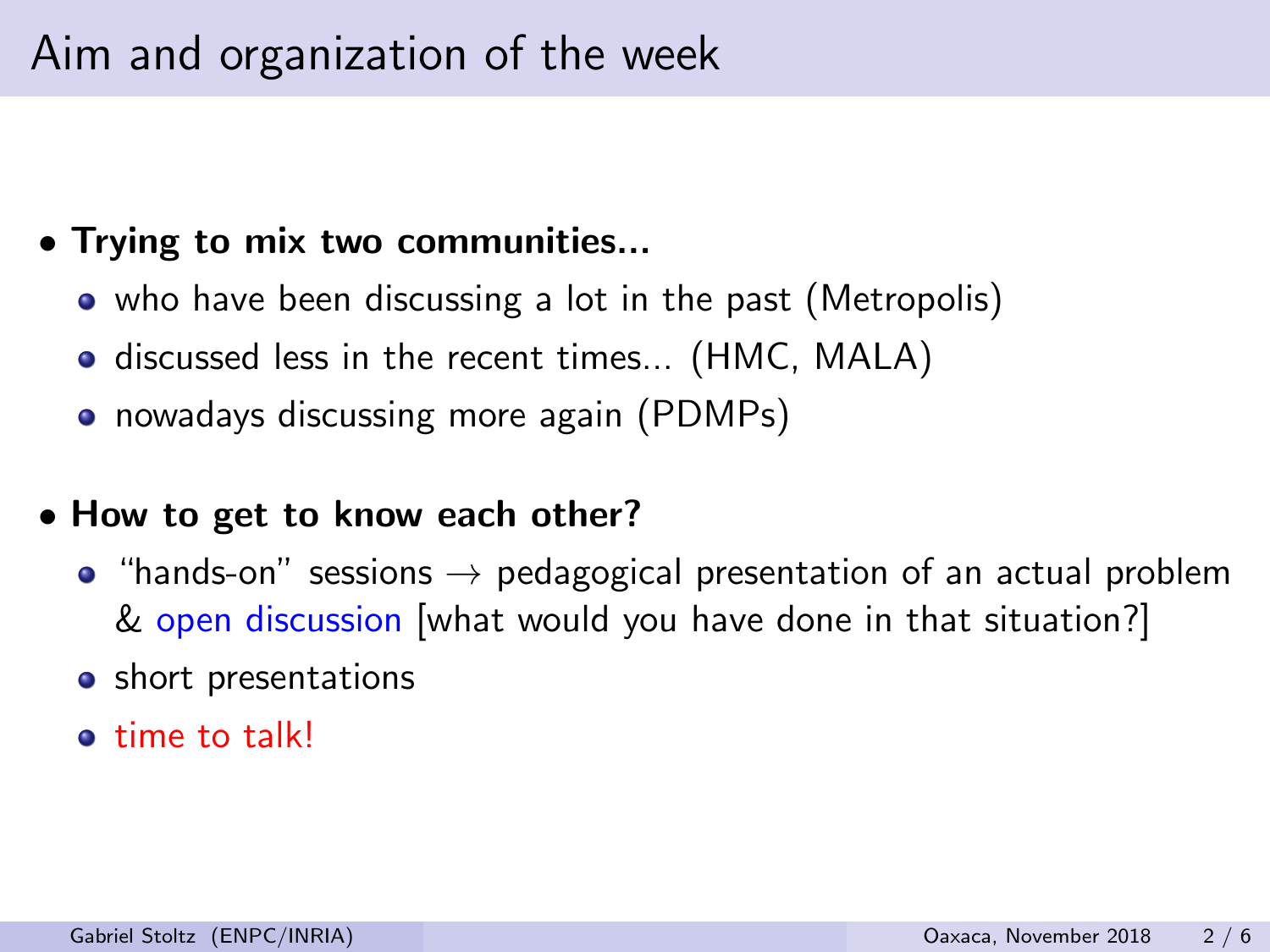### Who are the people in the room?! (tentative classification)

- (Rather) statistical physics
	- **•** Andrea Agazzi (Duke University)
	- **O** Josh Fass (Memorial Sloan Kettering Cancer Center)
	- **Carsten Hartmann (BTU Cottbus-Senftenberg)**
	- Alessandra Iacobucci (Universite Paris Dauphine)
	- **O** Tony Lelièvre (Ecole des Ponts)
	- Jianfeng Lu (Duke University) .
	- **•** Anton Martinsson (University of Edinburgh)
	- Luc Rey-Bellet (University of Massachussetts)
	- David Sanders (Universidad Nacional Autonoma de Mexico)
	- Chus Sanz–Serna (Universidad Carlos III de Madrid)
	- Gabriel Stoltz (Ecole des Ponts)
	- Eric Vanden–Eijnden (Courant Institute)
	- **•** Arthur Voter (Los Alamos National Laboratory)
	- **O** Jonathan Weare (Courant Institute)
- In-between
	- Miranda Holmes–Cerfon (Courant Institute)
	- **O** Jonathan Mattingly (Duke University)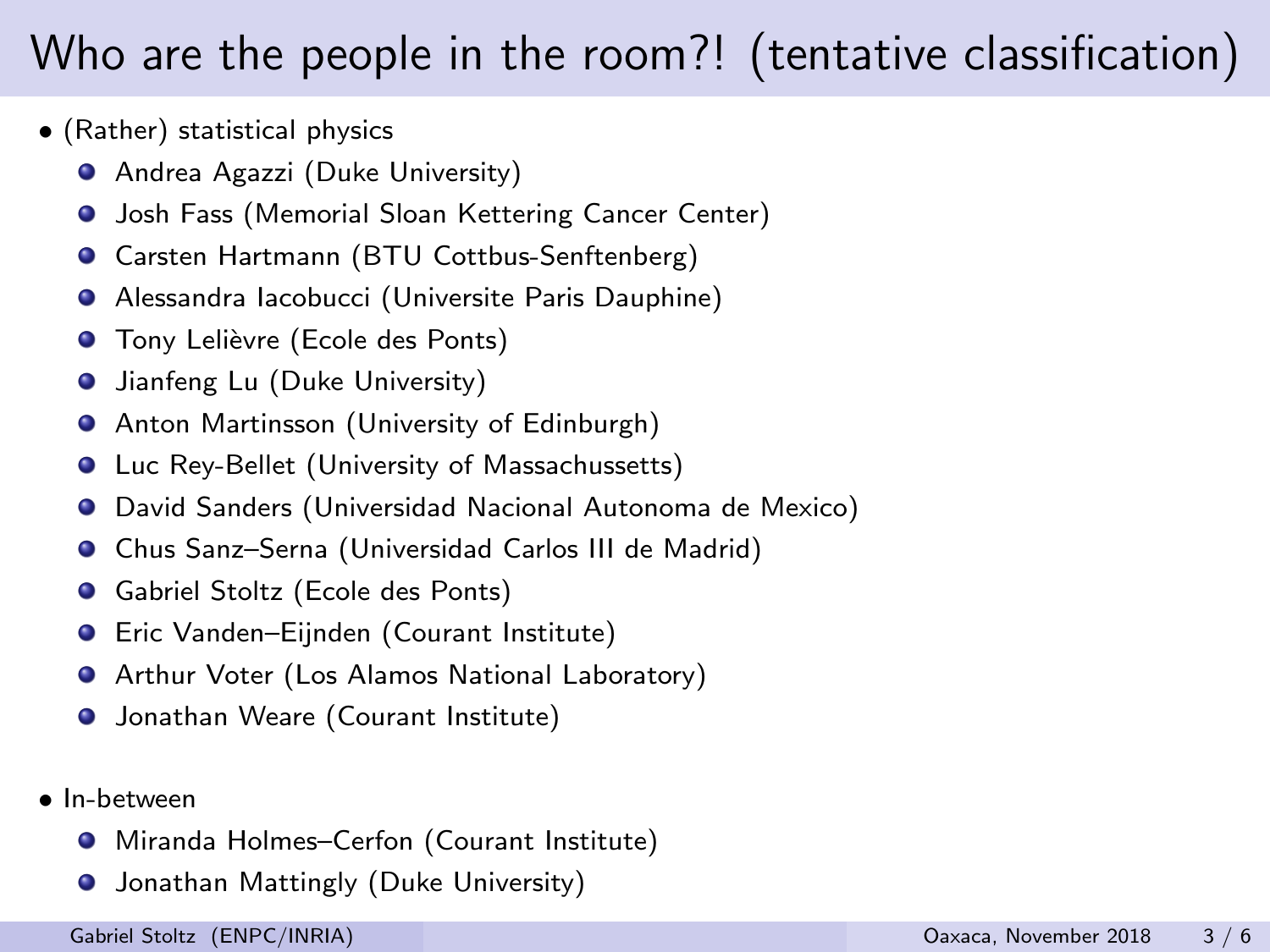## Who are the people in the room?! (tentative classification)

- (Rather) statistics side
	- **•** Christophe Andrieu (University of Bristol)
	- **Igor Barahona (Universidad Nacional Autonoma de Mexico)**
	- Angela Bitto-Nemling (WU Vienna University of Economics and Business)
	- **Yang Chen (University of Michigan)**
	- Alain Durmus (ENS Cachan)
	- Gersende Fort (Université de Toulouse & CNRS) .
	- **O** Jeremy Heng (Harvard University)
	- **•** Florian Maire (Universite de Montreal)
	- Gael Martin (Monash University)  $\bullet$
	- Kerrie Mengersen (Queensland University of Technology) .
	- **•** Matt Moores (University of Wollongong)
	- Marcelo Pereyra (Herriott Watt)  $\bullet$
	- **•** Murray Pollock (University of Warwick)
	- Sam Power (University of Cambridge)  $\bullet$
	- Christian Robert (Universite Paris Dauphine)  $\bullet$
	- Gareth Roberts (University of Warwick)  $\bullet$
	- **G** Scott Schmidler (Duke University) ???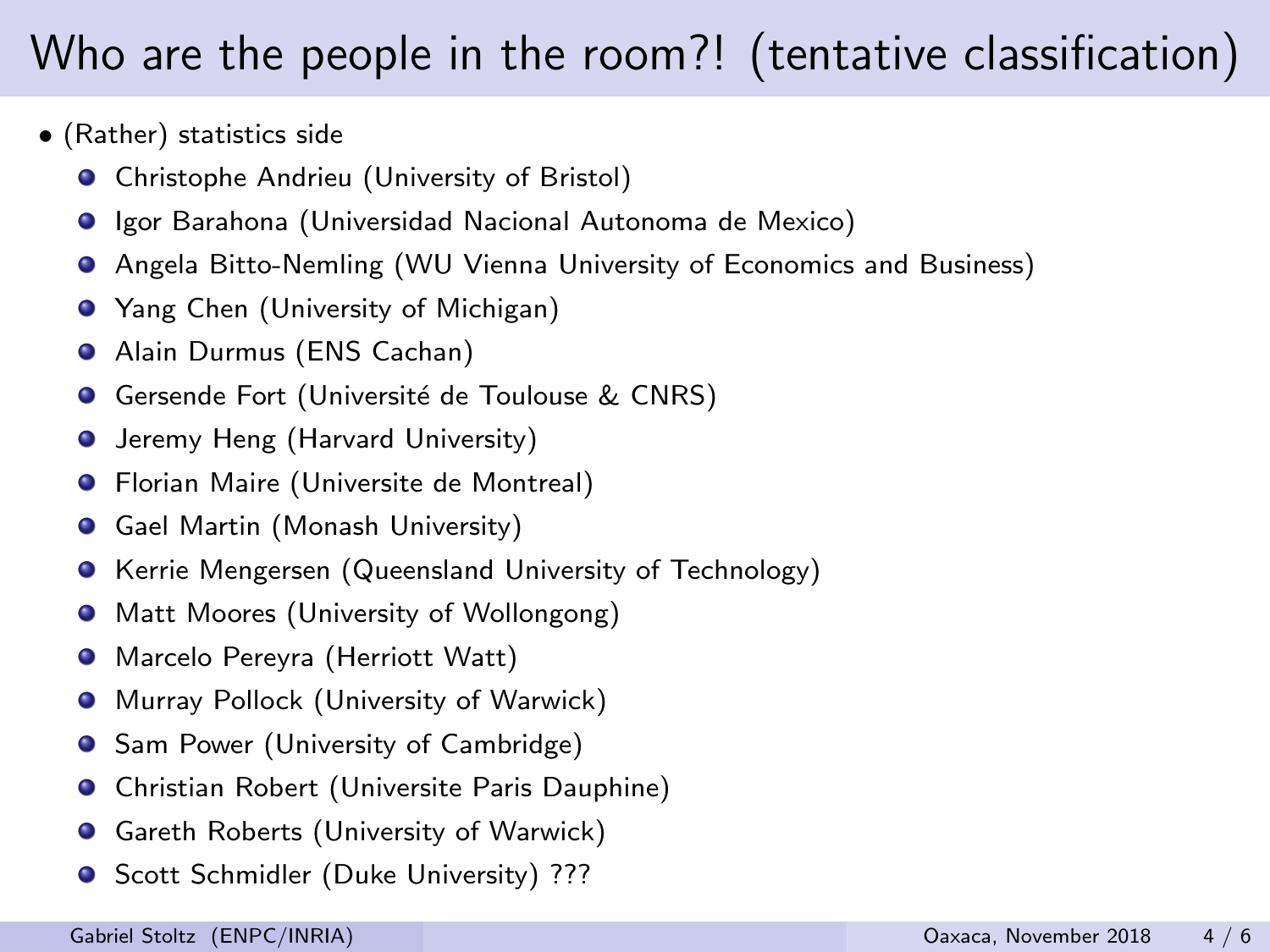### Some burning questions for the week

- Variance reduction for rare events beyond the large devations regime
- Design and analysis of Markov Chain Monte Carlo in high dimension
- Same question when the target distribution has heavy tails
- Quantify systematic uncertainty in predictions from MD?
- Sampling metastable dynamics/rare events/multimodal distributions
- Statistical coarse-graining techniques: Generative Adversorial Networks, clustering, diffusion maps, auto-encoders, etc...
- Variance reduction/convergence of non-reversible MCMC algorithms
- Temperature control (tempering, thermostats, etc.) in sampling
- Variance reduction when invariant measure unknown (nonequilibrium)
- Sampling measures concentrated near lower-dimensional manifold
- Proper sampling of trajectories linking metastable states without prior knowledge of these states?
- Can MC methods be useful for deterministic dynamical systems?
- Can methods from interval analysis offer any useful tools in computational statistics / statistical physics?